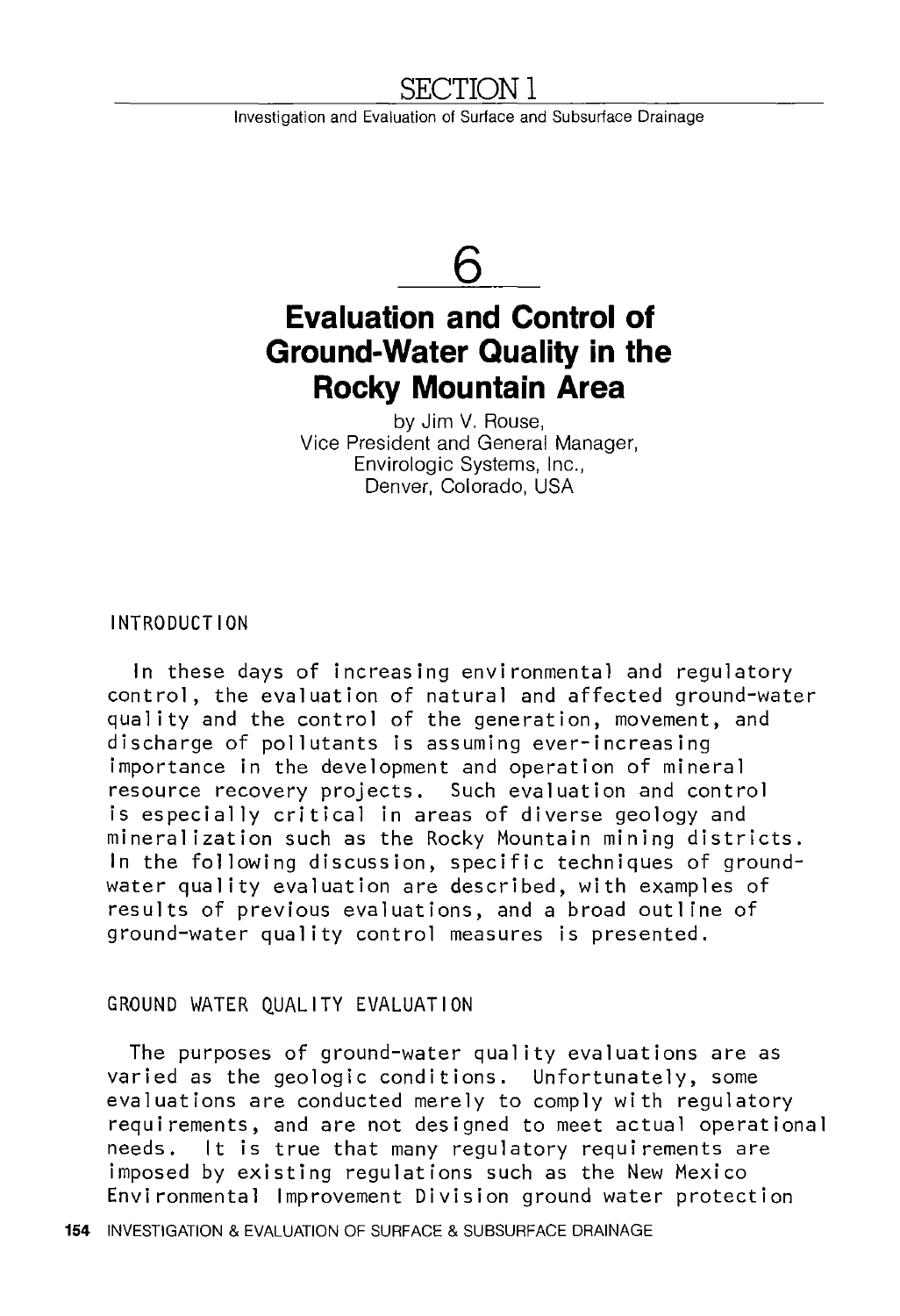regulations. Additional stringent requirements will be imposed by the Environmental Protection Agency's regulations, including those recently proposed under the authority of the Resource Conservation and Recovery Act for solid waste disposal sites (Federal Register, February 6, 1978) and for hazardous waste disposal sites (Federal Register, December 18, 1978), and under the Underground Injection Control Program of the Safe Drinking Water Act (Federal Register, April 20, 1979) which defines sand backfill operations as underground injection of waste.

There is a need to recognize and document naturallyoccurring ground water pollution in areas of mineralization, to forestall imposition of requirements for remedial measures to improve on nature. Such evaluations to document natural conditions should be conducted under custody procedures to assure the admittance of the data into possible future hearings or litigation.

Finally, there is a growing recognition that proper ground-water quality evaluations can be a valuable operational tool, especially in mining techniques such as in-situ and heap leaching.

Since there is a clear, demonstrable, and expanding need for ground-water quality evaluation programs, it is important to factor the program into overall project development plans. Many times, significant time and cost savings could be realized by combining environmental drilling requirements with ongoing exploration drilling requirements. All too often, exploration drilling is completed, followed by separate drilling for environmental assessment. The solution is to involve the environmental personnel early in the exploration program. Much valuable environmental data can be collected at little additional cost during the deposit delineation phase, and exploratory holes converted to use as monitoring facilities.

Additional costs savings can be achieved by most efficient spatial layout of the monitoring network. The Scientific Method should be applied to the extent of the development of a hypothesis of effects to be monitored, followed by the development of a monitoring program designed to most efficiently monitor such effects. For example, a waste storage pond would be expected to impose a mound of contaminated ground water on the regional ground-water body, with waste movement radially out from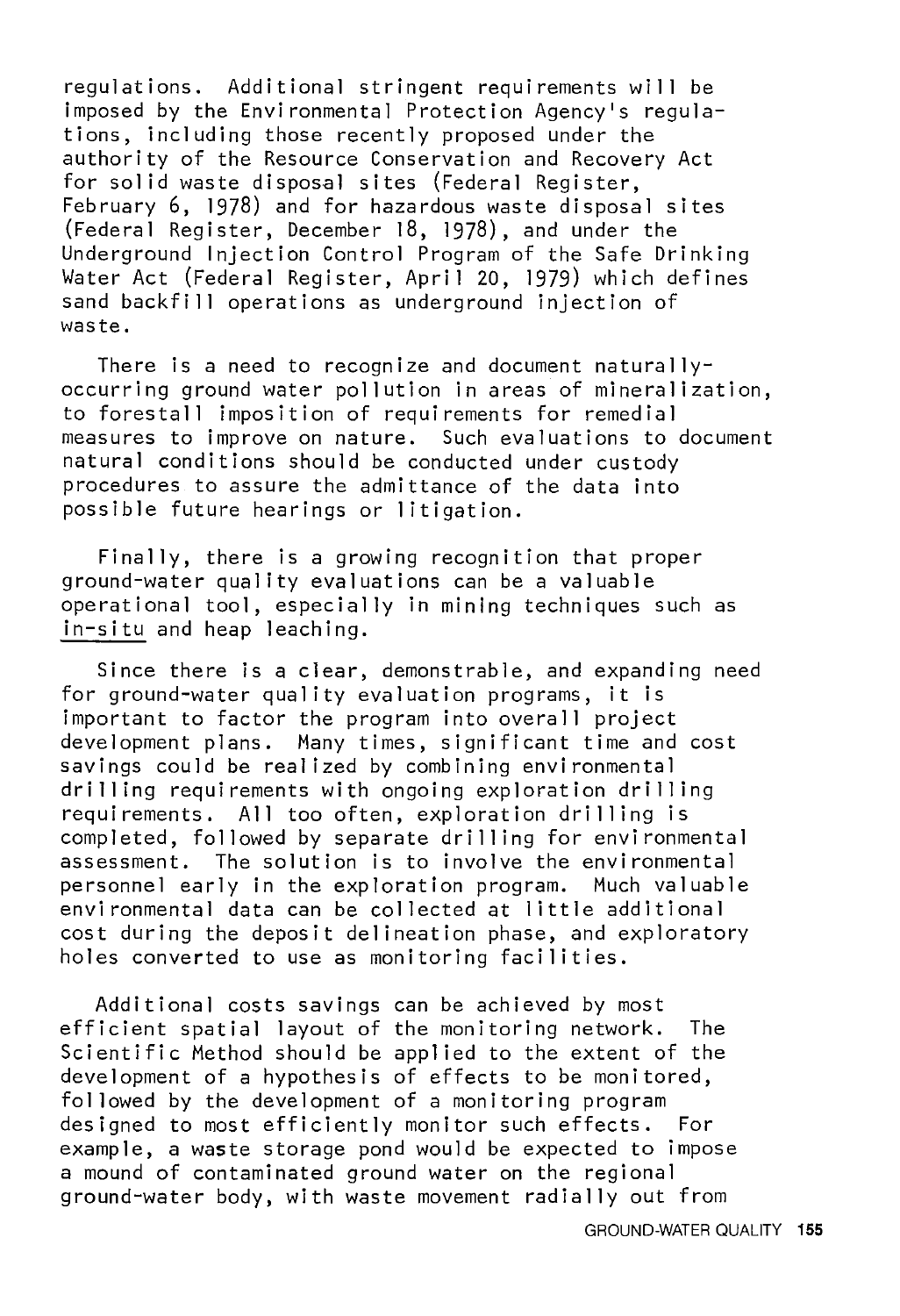the pond and most rapid movement in the down-gradient Three or four radial lines of monitor wells would provide much more information on the effect of the source on the ground-water resource than the normal system of a single concentric ring of wells. In an evaluation of waste movement from an Idaho tailings pond, the radial movement concept was merged with a need to document the effect of discrete subsurface gravel channels, by varying the distance from the pond to the observation wells in a "picket fence" of wells around the pond. The density of monitor wells was varied in accord with observed groundwater discharge (Rouse, March 1977).

There is an increasing appreciation of the threedimensional nature of ground-water flow. Study of a ground-water flow net will demonstrate that significant differences in head can occur, even in isotrophic media, in the recharge and discharge portions of a ground-water flow regime. Often, mines serve as ground-water discharge points, while tailings ponds, often located in discharge points, serve as local sources of ground-water recharge. Therefore a ground-water monitoring program should provide data on the three-dimensional ground-water pressure and quality gradients. This can be achieved by multiple completion wells such as described by Pickens, et.al. (September-October 1978) or by nested ground-water monitoring wells. An evaluation of local conditions will be required to establish the most cost-effective method. Drilling techniques should be selected to minimize contamination and provide the most representative data.

Once the ground-water evaluation network is designed and installed, care must be exercised to assure that the samples are collected, preserved, and analyzed to provide data representative of the formation fluid and documenting the parameters of concern. Analytical costs for groundwater monitoring can be rather substantial, frequently in the range of \$200 to \$500 per sample. It is not economically justifiable to cut corners in the collection of the sample. This is especially true in view of the fines and possible jail sentences which can be imposed for the presentation of false data to the regulatory agencies.

All too often, ground-water samples are collected by lowering a bailer into the standing water in an observation well. When considered in view of variables such as sulfate reduction, sulfide oxidation, denitrification, surface inflow, bacterial contamination, casing reaction, and the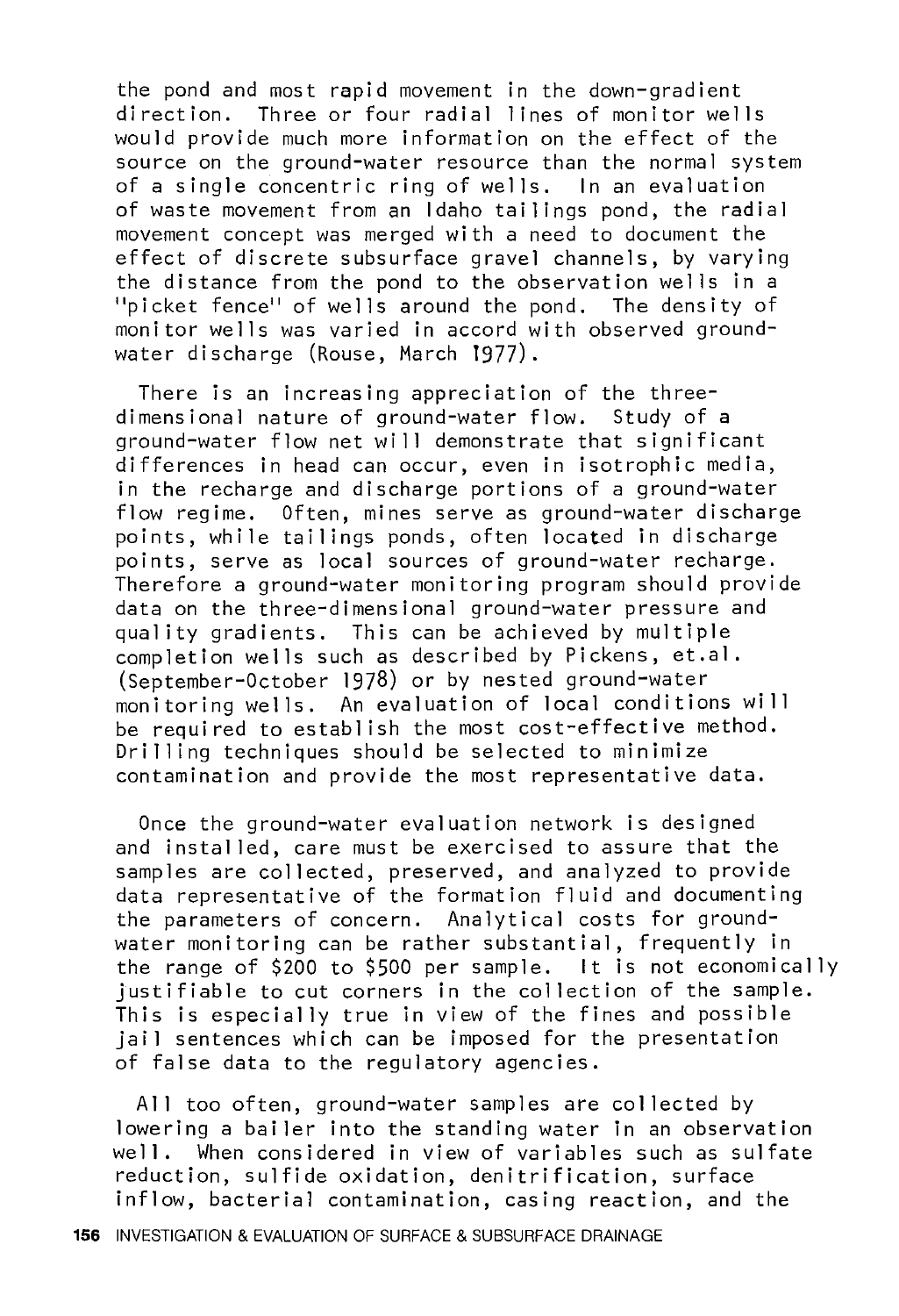velocity of ground-water movement, it is obvious that a bailer sample represents little but the bottle of water sent to the analytical laboratory.

The next refinement is to pump or bail some finite quantity of water before collection of the sample. The normal rule of thumb is to pump a ground-water monitor well to produce a volume of water equivalent to two or three times the bore volume; however, like all rules of thumb, this is only a first approximation. Work by Envirologics in southeastern Utah and work by Gal Jagher in the South Texas in-situ leach operations indicates that a much better way is to pump the monitor well until a constant value of pH and conductivity is attained. A sample of the water at this time should represent formation fluid. One well in southeast Utah that required pumpage of approximately 17,000 gallons of water before yielding a constant value of pH and conductivity.

Equipment required for adequate ground-water sample collection varies with site conditions. At the northern Idaho site previously described, ground-water was within potential suction lift of the surface, so samples were withdrawn by use of a gasoline powered centrifugal pump, by inserting a plastic intake line in the wells. Portable equipment developed for blast hole dewatering can be used for pumping of samples out of monitoring wells. The EPA research laboratory in Ada, Oklahoma has developed a design for a truck or trailer-mounted rig that includes a generator, a powered hose reel, and a submersible pump on the lower end of the hose reel, Envirologics has recently purchased such a unit for sample collection and the conduct of pump tests, and are pleased with the design concept.

Once the sample is withdrawn from the well, the problems are only beginning. As stated, the analytical support can be quite expensive. Poor sample collection and preservation renders the results even less than useless because it can give a false sense of security or a false sense of a problem that isn't there. The sampling is for trace quantities of material; for example in uranium mining, one of the parameters of greatest concern is radium-226 which is recorded in pCi/l, a unit representing lxlO-<sup>12</sup> grams per liter of radium, or almost down to individual atoms of radium. Therefore sample contamination can be critical.

Most monitor wells are not developed as water wells, with the result that the produced water contains suspended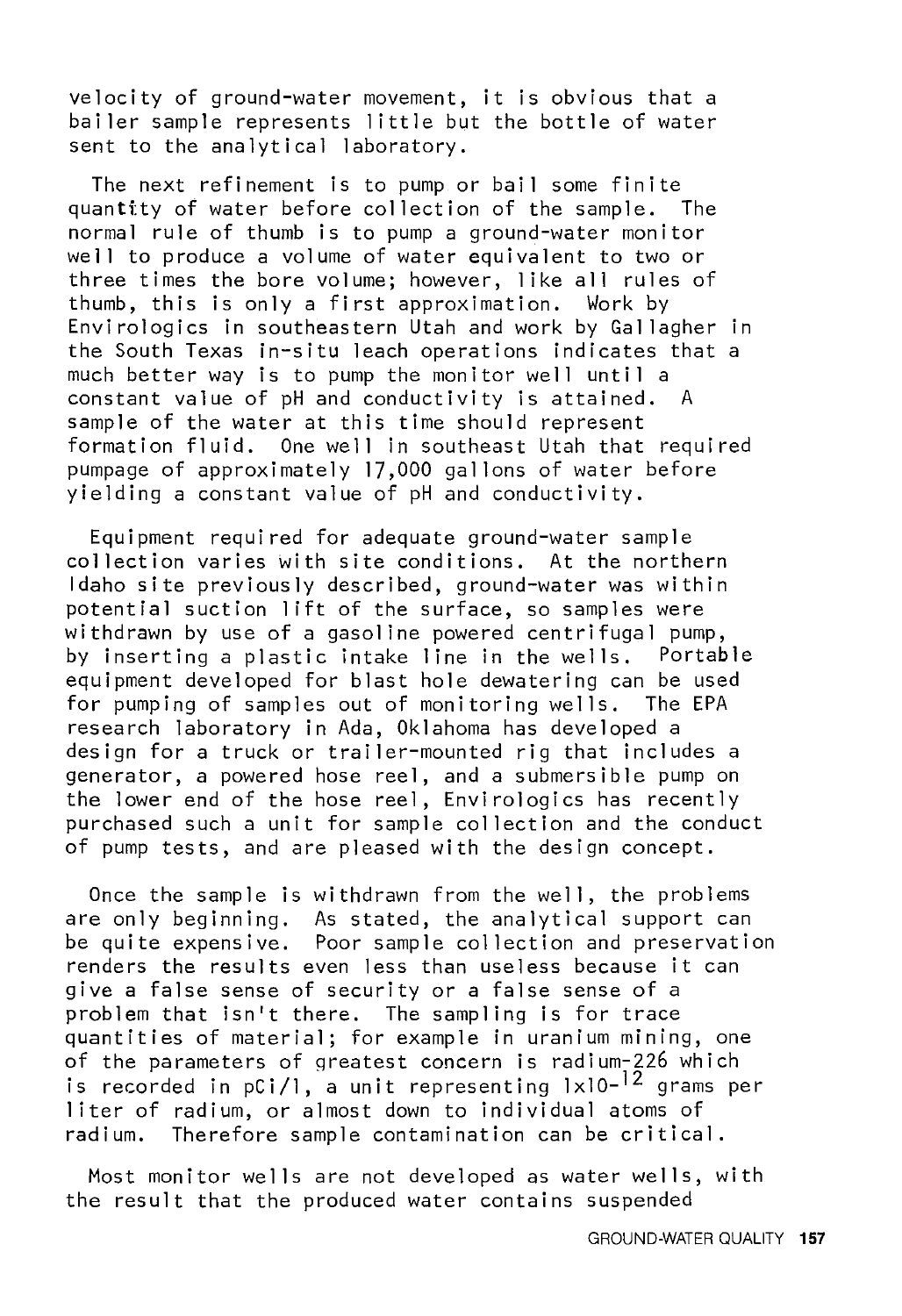sediment. Acidification of such a sample for heavy metals preservation will leach metals and radionuclides out of the solids giving an erroneous reading. Immediate field filtration prior to acidification is required for valid samples. Experience has shown that addition of the unpreserved filtered water to the sample bottle will result in an ion exchange taking place within the bottle wall, resulting in loss of much of the material. recommended that the preservative be added to the bottle first, followed by the filtered sample, thereby avoiding some of the ion exchange problem.

Unfortunately development of many resource recovery projects will involve various hearings and, all too often, litigation. For this reason, it is recommended all the sampling be done under custody procedures so that the data will be hearing and/or court admissible. This requires development of a record of the collection, transportation, and analysis of the sample. Envirologics has adopted an EPA custody procedure, so that they would have a hard time objecting to the custody procedure used.

#### GROUND-WATER QUALITY CONTROL

After a properly designed and operated ground-water evaluation program is active, thought can be applied to use of ground-water quality control measures to prevent quality degradation or to restore the quality of waters.

Ground-water quality control measures can be classified under the broad headings of recharge control, discharge control, and treatment; the latter of which should be avoided whenever possible.

The idea behind recharge control is to prevent the leaching and movement of contaminants by segregation of contaminants and transportation water. This can take the form of construction of an impervious channel for streams crossing subsidence areas or fracture zones, to prevent infiltration leaching soluble minerals from old workings. It can take the form of surface grading and sealing of the upper surface of inactive tailings ponds or waste dumps, to prevent infiltration of precipitation into the dump and subsequent transport of sulfide oxidation products. It frequently takes the form of vegetative transpiration, where growth of vegetation on tailings ponds or waste dumps is used for erosion prevention and also enchances the evapo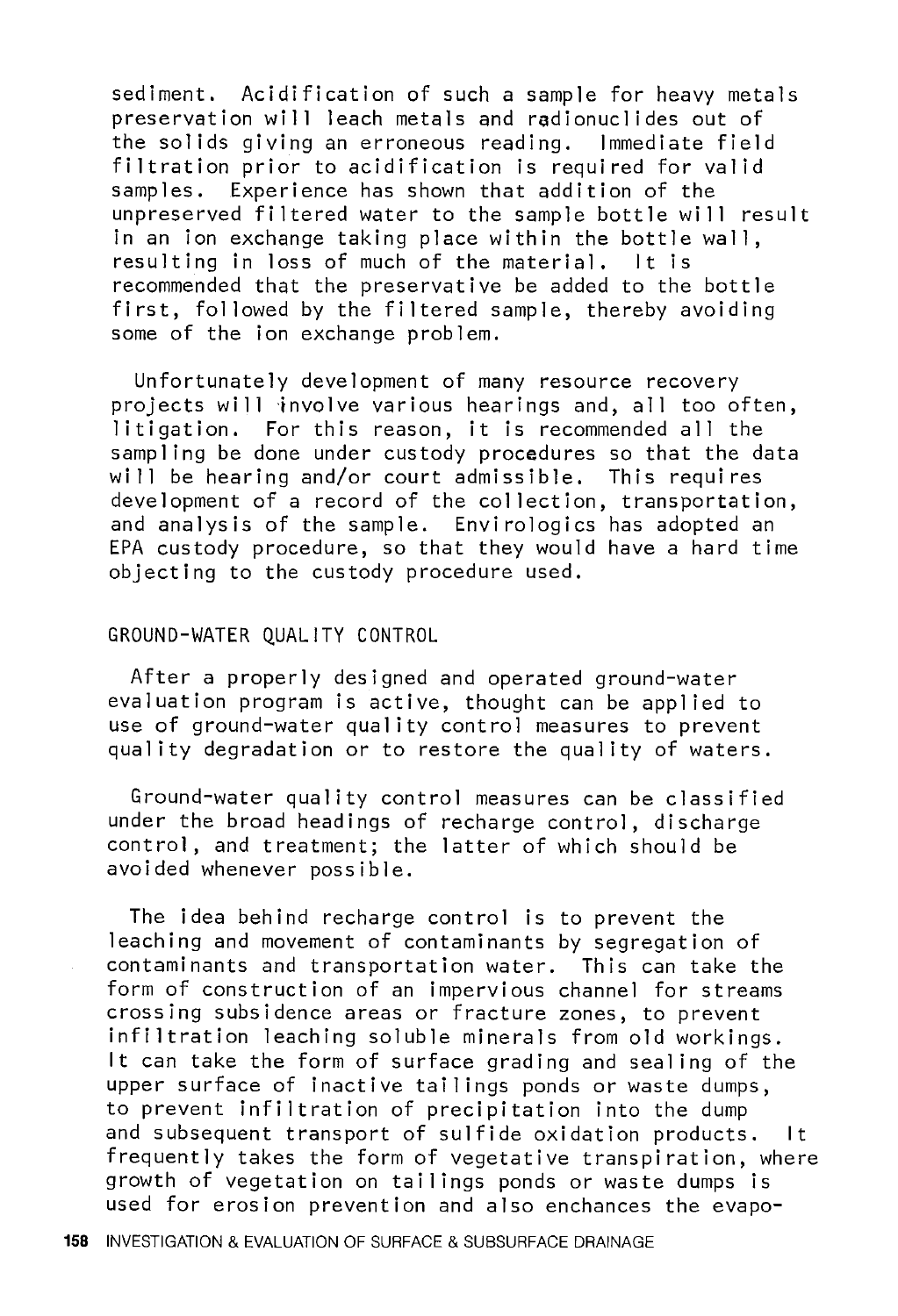transpiration of infiltrated water.

During a study of pollution problems in the Grants Mineral Belt of New Mexico (EPA Region VI, September 1975) it was observed that mine water entering the mines through long holes was at concentrations of less than 10 pCi/I, but that, after flowing along the haulage drifts and contacting oxidized ore, the water in the mine sumps was at concentrations of up to 250 pCi/I before discharge. Since it is much easier to treat from 10 pCi/l to 3 pCi/I than from 250 pCi/I to 3 pCi/I, the concept of recharge prevention could be applied by the installation of pipe "housekeeping" measures to minimize contact between mine water and ore solids.

Discharge control measures are designed to prevent the movement of contamtnated waters into surface or ground water. Such measures can take the form of pond and pit liners. In the case of mine drainage, it can take the form of plugs in mine portals or drifts. This has been widely used in eastern coal mines, but must be used with caution in western hard-rock mines, where excessive water heads could result in danger of seal failures. control in western mines frequently takes the form of grouting of water-filled fractures. The suggestion has been made that opportunities exist for freezing of inactive workings in certain Rocky Mountain mining districts.

In the case of tailings ponds, discharge control measures may take the form of the provision of an absorption media such as peat or clay, to absorb and hold pollutants contained in seepage through the pond bottom. For example, natural peat deposits left at the bottom of a tailings pond have a substantial capacity to sorb metals and radionuclides from seepage. Similarly, the addition of a clay liner at the bottom of a tailings pond will not only reduce water loss through seepage, but will also improve the quality of the water which does seep, as a result of ion exchange between the clay and the seepage.

In general, treatment systems should be avoided wherever possible, since dependence on treatment can result in a perpetual cost, with significant water quality impacts upon cessation. The only recommended use of treatment is cases such as mi 11 discharge where the water quality problem will cease once the project is completed. In the case of acid mine drainage in the San